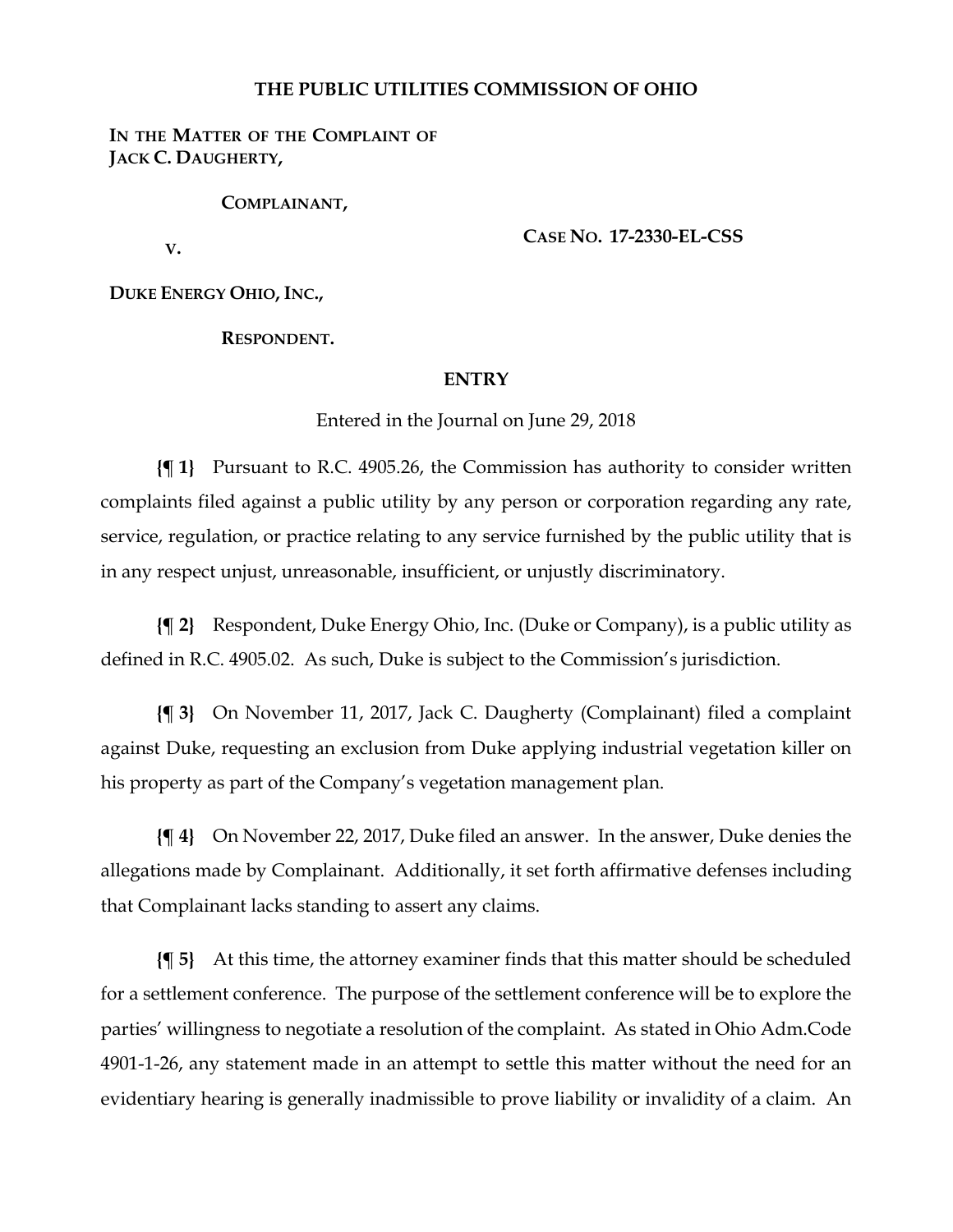attorney examiner from the Commission's legal department will facilitate the settlement process. However, nothing prohibits either party from initiating settlement negotiations prior to the scheduled settlement conference.

**{¶ 6}** Accordingly, a settlement conference shall be scheduled for July 30, 2018, at 10:30 a.m. in Conference Room 1246 at the offices of the Commission, 180 East Broad Street, 12th Floor, Columbus, Ohio 43215. If a settlement is not reached at the conference, the attorney examiner may conduct a discussion of procedural issues including discovery deadlines, possible stipulations of fact, and potential hearing dates.

**{¶ 7}** Pursuant to Ohio Adm.Code 4901-1-26(F), the representatives of the public utility shall investigate the issues raised in the complaint prior to the settlement conference. All parties attending the conference shall be prepared to discuss settlement of the issues raised and shall have the requisite authority to settle those issues. In addition, the parties shall bring with them relevant documents that are necessary to cultivate an understanding of the issues raised in the complaint and to facilitate settlement negotiations.

**{¶ 8}** As is the case in all Commission complaint proceedings, the Complainant has the burden of proving the allegations of the complaint. *Grossman v. Pub. Util. Comm.*, 5 Ohio St.2d 189, 214 N.E.2d 666 (1966).

**{¶ 9}** It is, therefore,

**{¶ 10}** ORDERED, That a settlement conference be held in accordance to Paragraph 6. It is, further,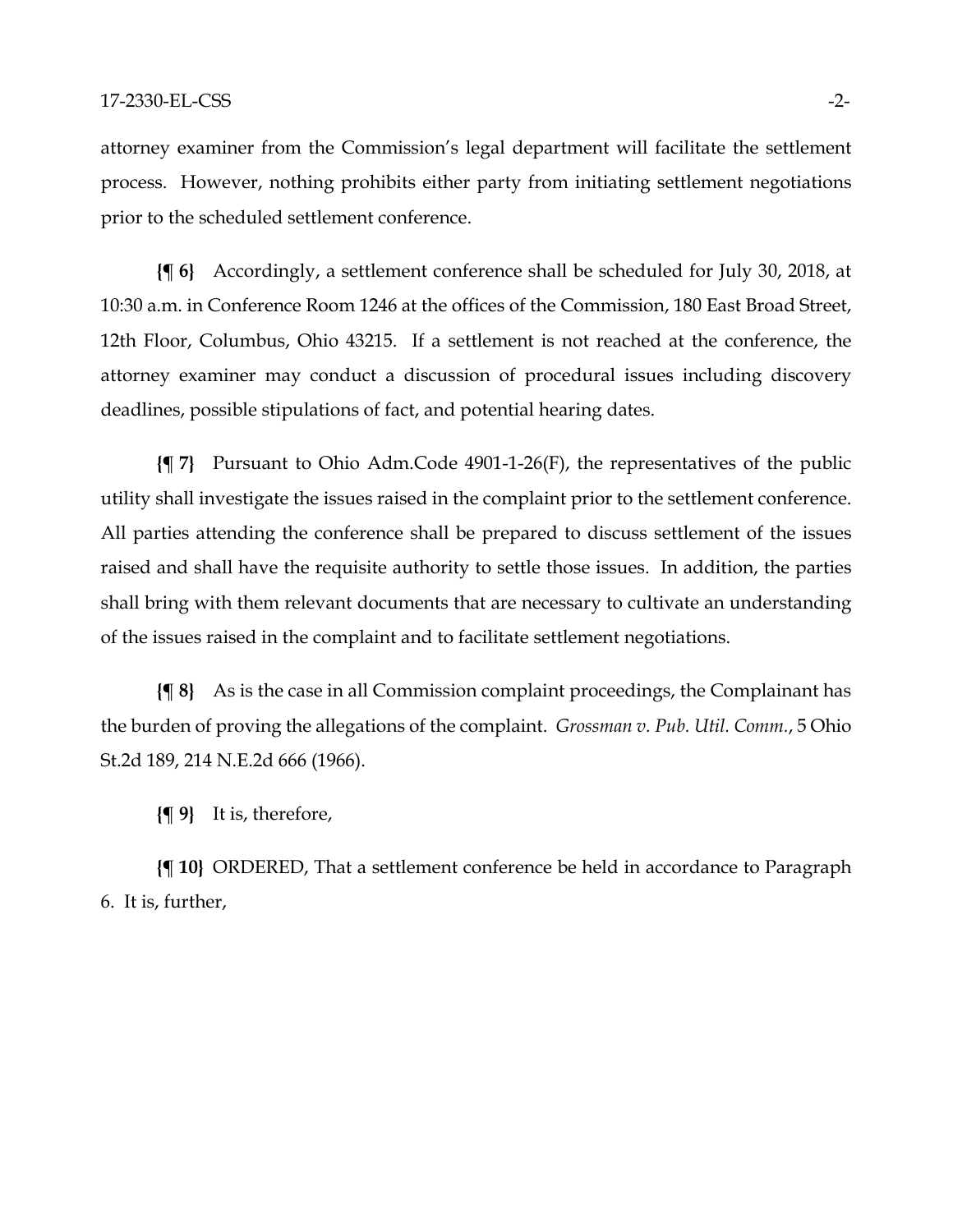**{¶ 11}** ORDERED, That a copy of this Entry be served upon each party and interested person of record.

THE PUBLIC UTILITIES COMMISSION OF OHIO

s/Anna Sanyal<br>By: Anna Sa

Anna Sanyal Attorney Examiner

NJW/mef